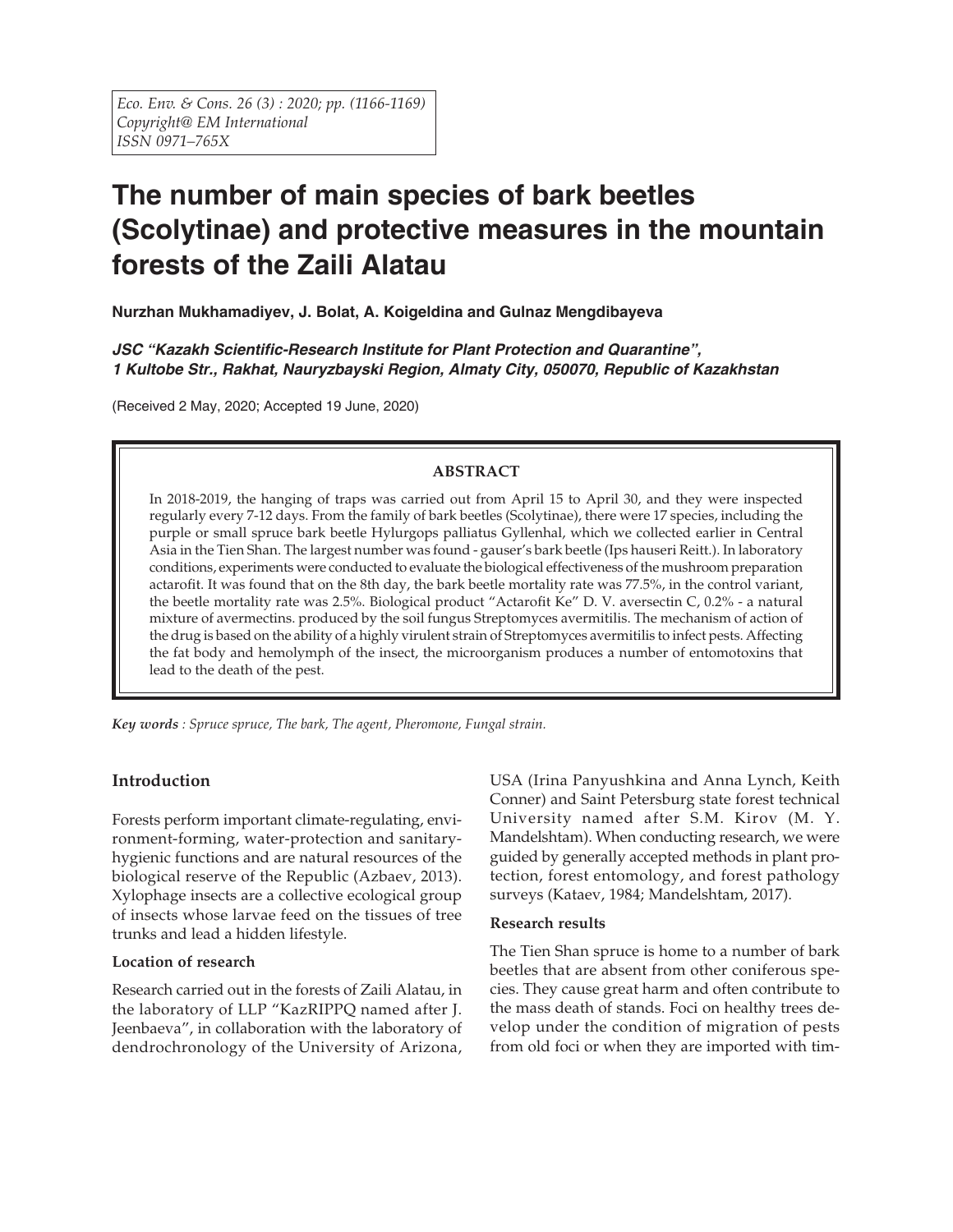ber. This is how the six-toothed bark beetle and other species were imported to the Zaili Alatau with timber in the 50s. The migration centers of mass reproduction of the bark beetle Ips hauseri, partially-Pityogenes perfossus in pine plantations, which were periodically observed on the Tien Shan, are much more dangerous. Unsettled, inaccessible mountain spruce forests due to weakened trees, winds, frequent mudflows constantly contain a high number of these species of bark beetles. They systematically attack artificially grown pine trees and destroy them in some years. Pine shrinks not because of bark beetles that breed on it, but as a result of the arrival of Ips hauseri from the surrounding spruce stands. The main reasons for the weakening of spruce stands on the territory of the Zaili Alatau in recent years are wind and windfall, which subsequently breed bark beetles (Ips hauseri, etc.).

#### **System of protective measures against bark beetles**

Protection of the forest from pests and diseases is carried out by various methods and means that provide favorable conditions for growth, prevent damage to trees by harmful organisms, reduce the degree of spread and harmfulness, in case of threat of damage, destroy pests and diseases. Pest control will be successful if it is carried out systematically and professionally using available and effective means, using the full range of protective measures: preventive measures, supervision, forestry measures, biological, chemical, physical and mechanical methods.

#### **Preventive control**

Forest prevention is at the heart of measures aimed at creating conditions that are unfavorable for the reproduction of harmful organisms. It involves the implementation of all forest management measures aimed at increasing the biological stability of plantings. As a result, prevention of mass reproduction and spread of harmful organisms in the forest is provided. Preventive measures include organizational, forestry and forest protection methods, supervision and forecast, and plant quarantine.

#### **Forestry activities**

Forest management measures are those that simultaneously implement forest protection measures: selection of seed and planting material, soil treatment, cultivation of sustainable plantings, logging, clearing of logging sites, etc. Without technically competent and timely implementation of forest management measures, it is impossible to eliminate foci of pests and diseases in forests. Silvicultural methods of struggle are reduced to the most important activities to ensure biological sustainability of plantations: the right choice of system logging (methods of felling, methods of application of cutting areas, felling direction, direction of cutting, width of cutting areas): all possible reduction of perimeter edges, the timely implementation of measures ways of caring for the forest: a thorough implementation of the requirements of sanitary rules in the forests (to combat clutter, the elimination of detuned plants, timely removal of harvested wood, etc.). Cluttered areas of the forest, not eliminated stumps, not okorennye remnants of wood serve as a source of reproduction and distribution of stem pests (barbels, goldfinches, bark beetles, etc.). Therefore, it is necessary to comply with the forest sanitary rules of logging. Creating plantings that are resistant to adverse growing conditions. In the stands that are drying up on the root, sanitary fell-

ing is carried out and hunting trees are laid out. Continuous sanitary logging is carried out in heavily infected stands and in overstressed disturbed areas of the forest.

## **Supervision and forecast**

The basis for timely and high-quality implementation of forest protection measures is the data of forest pathology supervision. When making optimal economic decisions in forestry to protect plantings from harmful organisms, it is necessary to create a scientific base based on reliable and specific knowledge about the dynamics of the number of insects and diseases. Such a framework can be created by organizing a system for monitoring the dynamics of the number and state of populations of forest pests.

### **Physical and mechanical measures**

Physical and mechanical methods of fighting include various fighter techniques using mechanical means, manual devices, pheromone, light traps. These methods of control are labor-intensive, and are usually used in small areas with a low and average pest population. To attract large pine weevil beetles or root beetles, use pieces of fresh pine bark, spreading it out with a bast to the ground and pressing down with a piece of earth or turf. Spraying bast with attractive substances increases the attractive properties of traps. Especially against the threat of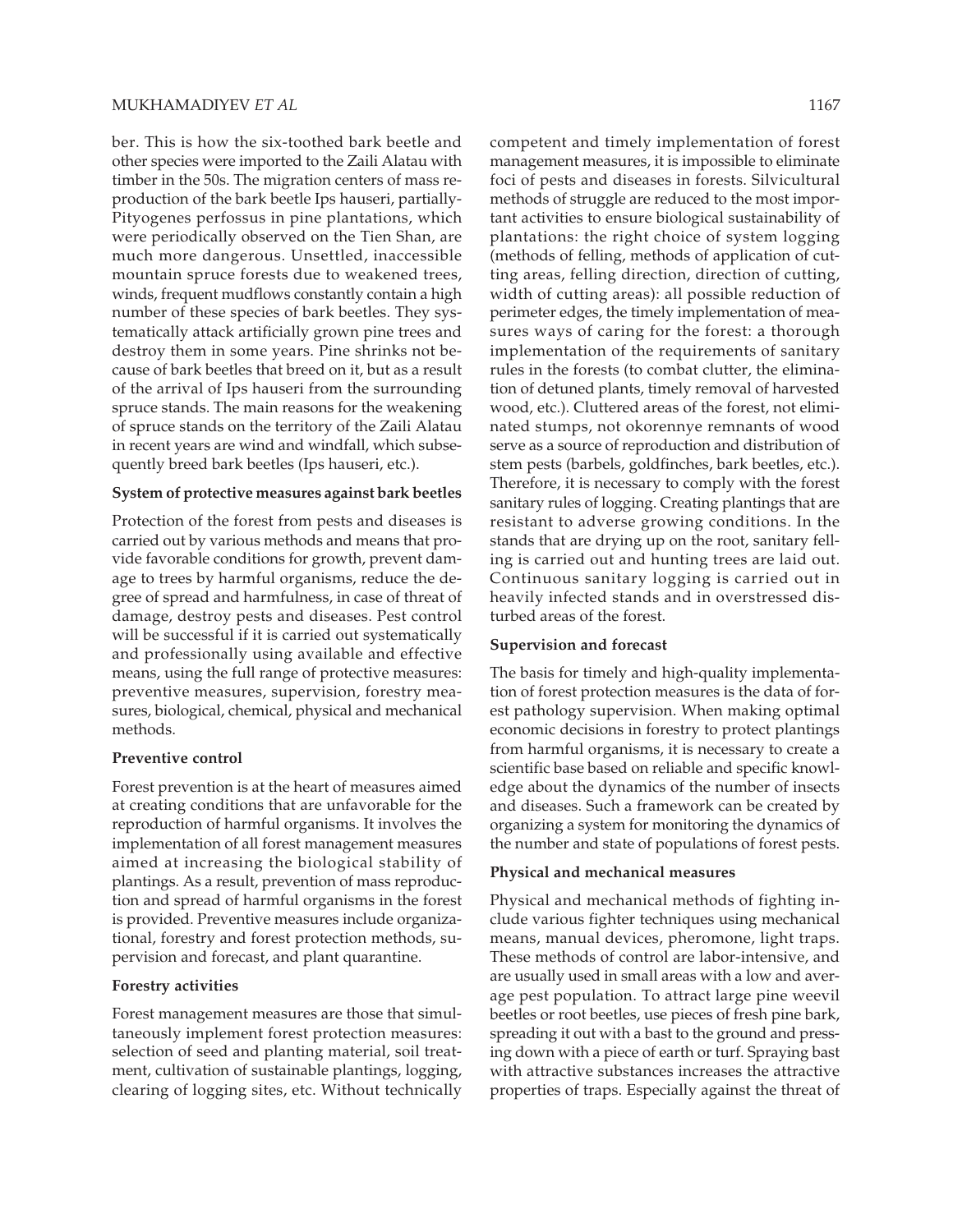stem pests (beetles, jewel beetles) used trapping trees. After full colonization of the wood and the cessation of egg laying insect-trapping trees should be okonite, bark and branches to burn.

Pheromone traps should be used over large areas, since the pheromone attracts bark beetles up to 7 km away. Beetles fly from all the surrounding plantings and strike not only the tree on which the pheromone trap is installed, but also nearby trees. As an alternative, use a method of scaring bark beetles with anti-pheromones (as repellents). In each case, a protection scheme is selected that will be most effective for trees of this breed, age, and condition. It is possible to select products that are completely safe for the environment and humans, but still provide reliable protection of trees.

#### **Biological activities**

Currently, the attention of foresters is drawn to the wide use of biological methods in the fight against forest pests. From the number of predators a large role in the destruction of the typographer is played by beetles: ants, pied Pipits, baby birds, spangles, and blackbirds. Carp, black-bellied, spangled, mottled larvae eat eggs, larvae and pupae of the bark beetle, and mottled beetles destroy the bark beetles themselves. By the beginning of oviposition, beetles fly to the breeding sites of bark beetles and are able to destroy up to 60% or more of their eggs and larvae. Among the parasites, the most active are Tomicobia seitneri Rusch., Rhoptocerus xylophagorum Ratz., Coeloides bosirychorum Gir. In the fight against bark beetles, a comprehensive use of the activities of parasites and predators is provided. According to our observations in 2014, the number of entomophages (rice rider) was very low, and in relation to bark beetles was 1-5%, which is due to the fact that the habitat conditions and microclimate in the altitude profile were different everywhere. For example, at the site below 1700 m n.m., the numbers of entomophages and the duration of their development were significantly higher than at the sites 2000 and 2200 m n.m. (cimbulak). The ratio of bark beetles to their predators was low in 2012-2014. During the observations, it was found that the most promising in reducing the number of bark beetles is the predator ant beetle, which is relatively easy to reproduce in the laboratory and therefore it can be used by seasonal colonization in the centers of bark beetles. In order to increase the role of parasites and predators in suppressing the

foci of bark beetles typographers should pay attention to the following measures: Do not cut down trees where 50% or more of the bark beetle's moves contain cocoons of parasites or bark beetles infected with tomibokia. If it is necessary to cut down all trees inhabited by bark beetles, it is necessary to remove the bark from them in chunks in early spring and put them in bundles in the forest. After the departure of parasites, the bark should be burned immediately; Transfer parasites in pieces of removed bark from decaying to emerging or active centers of reproduction of the bark beetle typographer, placing them there in medium lighting conditions and humidity; Attract predators to areas where the typographer's bark beetle spreads to bait. To do this, in early spring, fresh stumps should be moistened with birch SAP and spread out in the forest pieces of fresh bark with a part of bast fibers, wetting them with water. Creating artificial nesting sites for entomophages and birds.

In the fight against bark beetles, a set of measures is used aimed at improving the overall condition of trees, increasing their natural resistance and barrier protection. Among the measures that improve the immunity of trees, we can note the introduction of fertilizers, growth modulators and root formation, improvement of growing conditions (regular watering of trees, improvement of soil penetration - deep and surface loosening). Application of biologics "Actarofit Ke" D. V. aversectin C, 0.2% - a natural mixture of avermectins produced by the soil fungus Streptomyces avermitilis. The protective effect of the drug lasts up to 15 days.

Barrier methods remain the main means of controlling bark beetles. This spraying of the trunks of fir trees with insecticides and biological preparations ectopic, bitoksibatsillin, etc. and intra-stem injections of medicinal drugs.

## **Chemical events**

Chemical methods remain the main means of fighting bark beetles. These are spraying of spruce trunks with insecticides and biological preparations and intra-stem injections of medicinal drugs.

Bifentrin, clipper, etc., which are used by spraying tree trunks with insecticides, Thus, the spruce tree is protected from the attack of bark beetles for 2- 4 weeks. Another method of protecting trees from bark beetles is the method of injection into the tree trunk. The insecticide gets directly under the tree's bark. The protective effect lasts for a year, and the